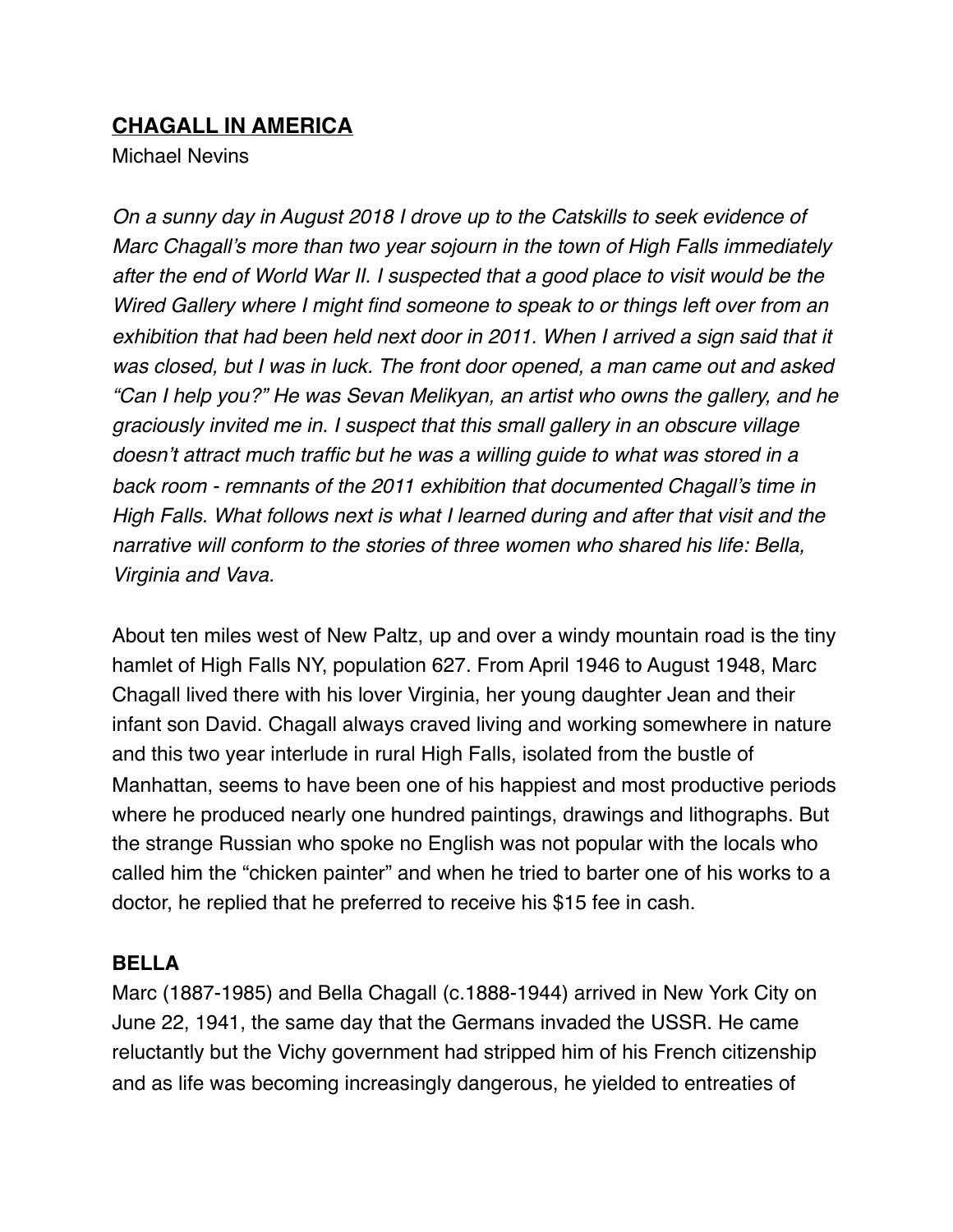family and friends. The Chagalls were among more than two thousand Jews whose escape from occupied Europe was facilitated by Varian Fry the American journalist who headed the Emergency Rescue Committee in Marseilles. He was credited with saving more than 2,000 intellectuals, scientists, writers and artists and when the Chagalls were arrested by the authorities, Fry threatened to cause an international scandal by notifying the *New York Times* and the Vichy government relented. Chagall was exasperating to his benefactor who described the 54 year old artist as a "nice child, vain and simple" who repeatedly asked whether there were cows in America? Fry assured him that there were - and goats too. How about trees and green grass? Again: "we have all that" and the artist seemed relieved. Perhaps he was just being sarcastic, but in his paintings Chagall often identified himself with animals, even cows.

Friends of Chagall had appealed to Alfred Barr, the first director of MOMA, to arrange an exhibition of his work but it took the State Department three months to issue an "emergency visa." They sailed from Lisbon and when they arrived in New York, they were met at the pier by Marc's New York agent Pierre Matisse, the son of Henri Matisse. He put them up at a hotel on E. 57th Street near his gallery and a wealthy patroness of the arts, Baroness Hilla Rebay sent a car and driver to bring them for a visit to her estate in Westport, CT. Three months later, after a harrowing forty day ocean voyage, their 25 year old daughter Ida and her husband arrived bringing with them 500 paintings and hundreds of drawings and gouaches.

Marc and Bella had been devoted to each other since their childhoods in Vitebsk. Herself a writer, Bella was an all-purpose lover, muse, manager and substitute mother. She also was a frequent model, her familiar face often seen floating in the sky in his paintings. They had married in 1915, left for France in 1922 and by the time they arrived in America in 1941 both were in their fifties and neither spoke English; he explained that it had taken thirty years for him to learn "bad" French and now it was too late to learn another language. He preferred to speak and write in Yiddish and when living in New York City, delighted in roaming the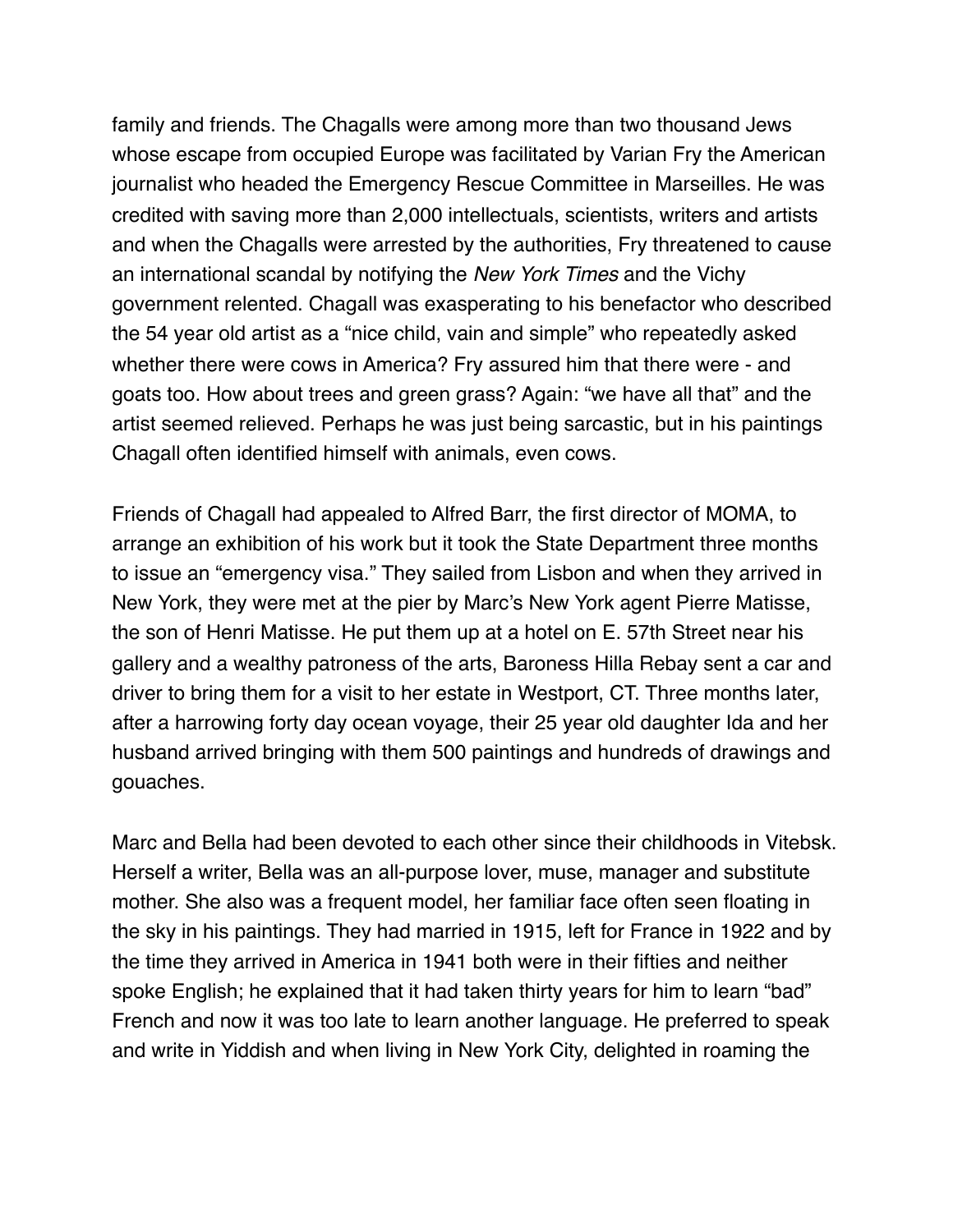Lower East Side where he could read Yiddish newspapers, converse with merchants and eat Jewish soul food.

The Chagalls lived in an astonishing number of residences during their short time in New York City. For the first few months they stayed in the Bronx at the Sholem Aleichem Cooperative Houses where there were other Yiddish speaking immigrants. Later they rented apartments on the elegant East Side: Hampton House at 28 E. 70th Street, a small apartment in a townhouse at 4 E. 74th St. between Fifth and Madison and another at 57 E. 73rd St. between Madison and Park. However, Marc never felt comfortable living in the city and much preferred to live and work in the country. At the Lakeview Inn on Lake Waramaug, New Preston, CT (July 1941) he complained that at this "goyish" summer house "there is not even half a Jew… I am longing for Jews" - and also Yiddish newspapers. During summer vacations in 1943 and 1944 they stayed in the Adirondacks at the Evergreen Hotel in Cranberry Lake and also spent a brief time at Harbor Hills in Cold Spring on Hudson, NY. But just a few days after they thrilled to the news that Paris was liberated, catastrophe struck at Cranberry Lake.

There were several versions of Bella's death on September 2, 1944. Chagall himself wrote that she had developed a sore throat and fever and was brought to nearby Mercy General Hospital in Tupper Lake. But Bella was upset by the sight of so many nuns and during the admission process when asked her religion, she refused and told Marc "I don't like this place. Take me back to the hotel." Later he recalled that recently when they were at Beaver Lake she'd been upset by a no Jews allowed sign. (It's been suggested by several biographers that these anti-Semitic details may have been a fabrication that Marc made up to assuage guilt feelings that he didn't realize the gravity of her illness and may have been responsible for the outcome.)

Bella lapsed into a coma shortly after returning from the hospital and died the next day. There are no other known details and the cause listed on the death certificate was "Diabetes Mellitus." Some people, including Marc and Ida, suggested that the throat infection would have been treatable if penicillin was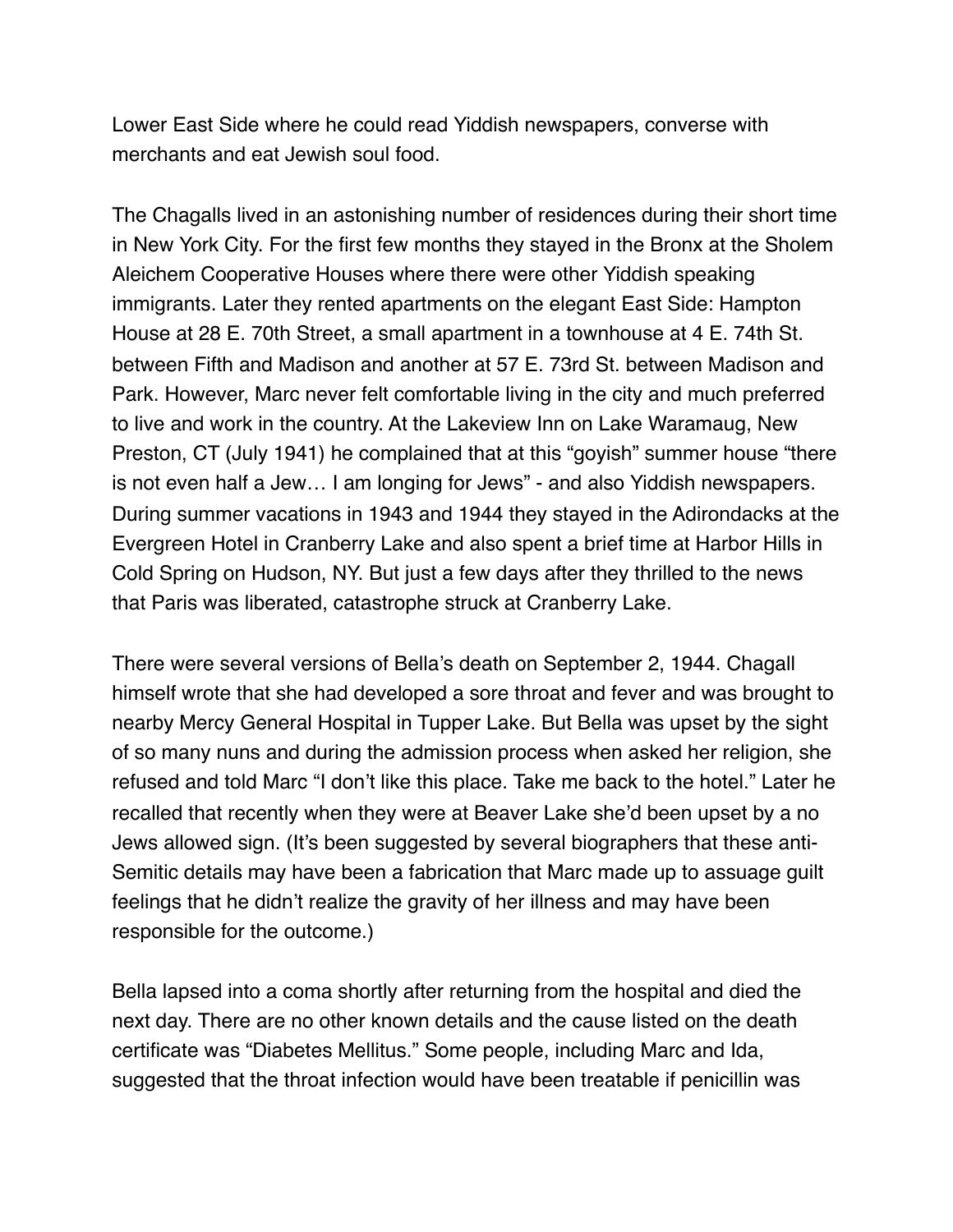available at the time. Its also been suggested that the infection either might have been due to streptococcus or a virus and in the latter case antibiotics would be worthless. My own guess is that whatever the cause was of the throat infection, it was complicated by diabetic coma or ketoacidosis and if she had been treated in a hospital she would have received insulin and IV fluids - far more important than penicillin.

A funeral service was performed at Riverside Chapel in NYC and she was buried at Westchester Hills Cemetery, Hastings-on-Hudson on September 8. (Before they left France in 1941 Bella made Marc promise that if she were to die in America that he'd return her remains to France but, of course, the war was still going strong in 1944.) A month later a memorial service held at Carnegie Hall was attended by 200 invited guests.

#### **VIRGINIA**

After Bella's death Marc was despondent and couldn't paint for many months. However he did produce 25 illustrations for her book *Burning Lights* that was published the next year. In the book's Afterward, Marc wrote, "Her last words were: 'My notebooks…' The thunder rolled, the clouds opened at six o'clock on the evening of September 2, 1944 when Bella left this world. Everything went dark." Ida found a housekeeper to care for her father in the large studio apartment they rented in a mansion at 42 Riverside Drive and 76th Street. Virginia Haggard McNeil (1915-2006) was a well-educated daughter of an English diplomat, 28 years younger than Marc and just a year older than Ida. Her marriage to a failed Scotch painter was a disaster and she had a five year old daughter Jean McNeil. Before long Chagall and Virginia began an affair, she became pregnant and he was ashamed to tell friends that he'd sired an illegitimate child with a married gentile woman. Virginia confided to a friend, "For Marc's sake I don't want people to know" and contemplating conversion she began reading the Bible: "You know that I love Jews and I want to be like them; I shall not be a religious Jew, but like Marc I believe the way they do, and their idea of God is the very same as mine, in spite of my upbringing." She never did convert.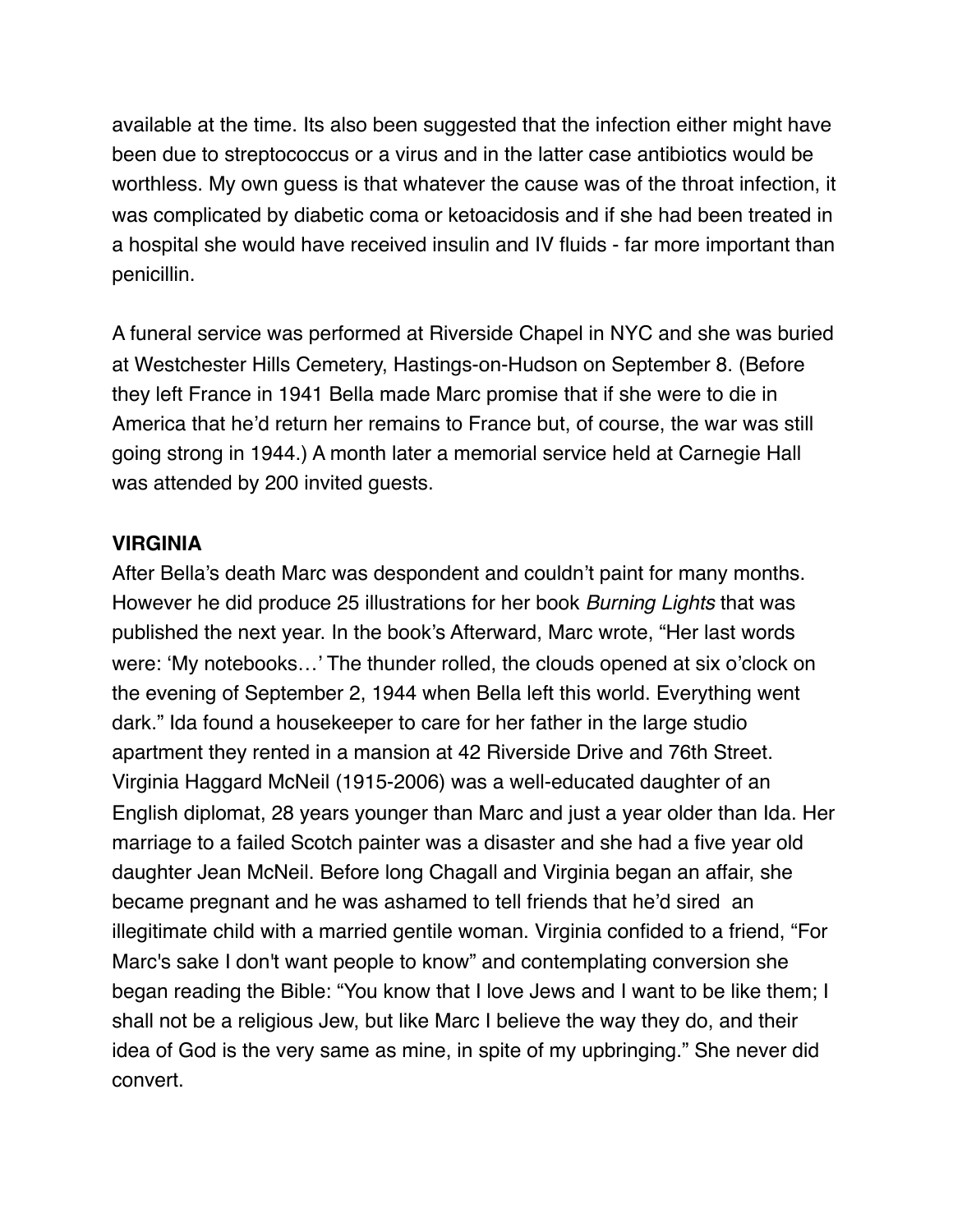Despite differences in their ages and backgrounds, Marc and Virginia initially had a loving relationship. She characterized him as "full of contradictions—generous and guarded, naïve and shrewd, explosive and secret, humorous and sad, vulnerable and strong." In the spring of 1945 they stayed at Beaver Lake House an inn in Krumville in Ulster County. That summer they rented a house in Sag Harbor, LI where he worked on scenery and costumes for Stravinsky's ballet Firebird. March 1946 found them at Dixie Farm in rural Wallkill, NY - "a nice farm house where it's quiet and they give us very good food." Marc divided his time between Wallkill and Riverside Drive while Virginia was charged with finding a suitable house where they could live in a quiet country place in relative seclusion.

It was not an easy task but she finally settled on a house in High Falls (420 Mohonk Road) on nearly an acre of land that had a smaller hut ("atelier") next door for Marc's studio. The sales price was \$7,500 and there was news of "an immense parkway through New Paltz to Buffalo" [the New York Thruway] that probably would enhance the value of local real estate. Property tax was \$25 a year and later when this was increased to \$35, Virginia was furious that this was "inordinately high." This is how she described the property:

 *It is a simple wooden house with screened porches, near a superb catalpa tree. It had been fondly built by a contented carpenter who had enjoyed it to the end of his days. A grassy valley lay before it; behind, the ground rose to a jagged ridge of rocks, crowning a wooden ravine. Next to the house was a small wooden cottage that immediately enchanted Marc - it reminded him of an* isba *[Russian peasant hut.]*

Marc was in Paris from May to September 1946 preparing for a major exhibition and was absent when Virginia gave birth to David in Brooklyn Hospital (June 22, 1946.) He thanked his good friend friend the Yiddish novelist Yosef Opatoshu and his wife Adele (who had a summer home in nearby Croton Falls) for helping Virginia through this stressful time and asked "What do you think of the little one? You probably made him into a Jew." As David's godfather, Yosef presided over the circumcision on the eighth day and then arranged for Virginia, baby David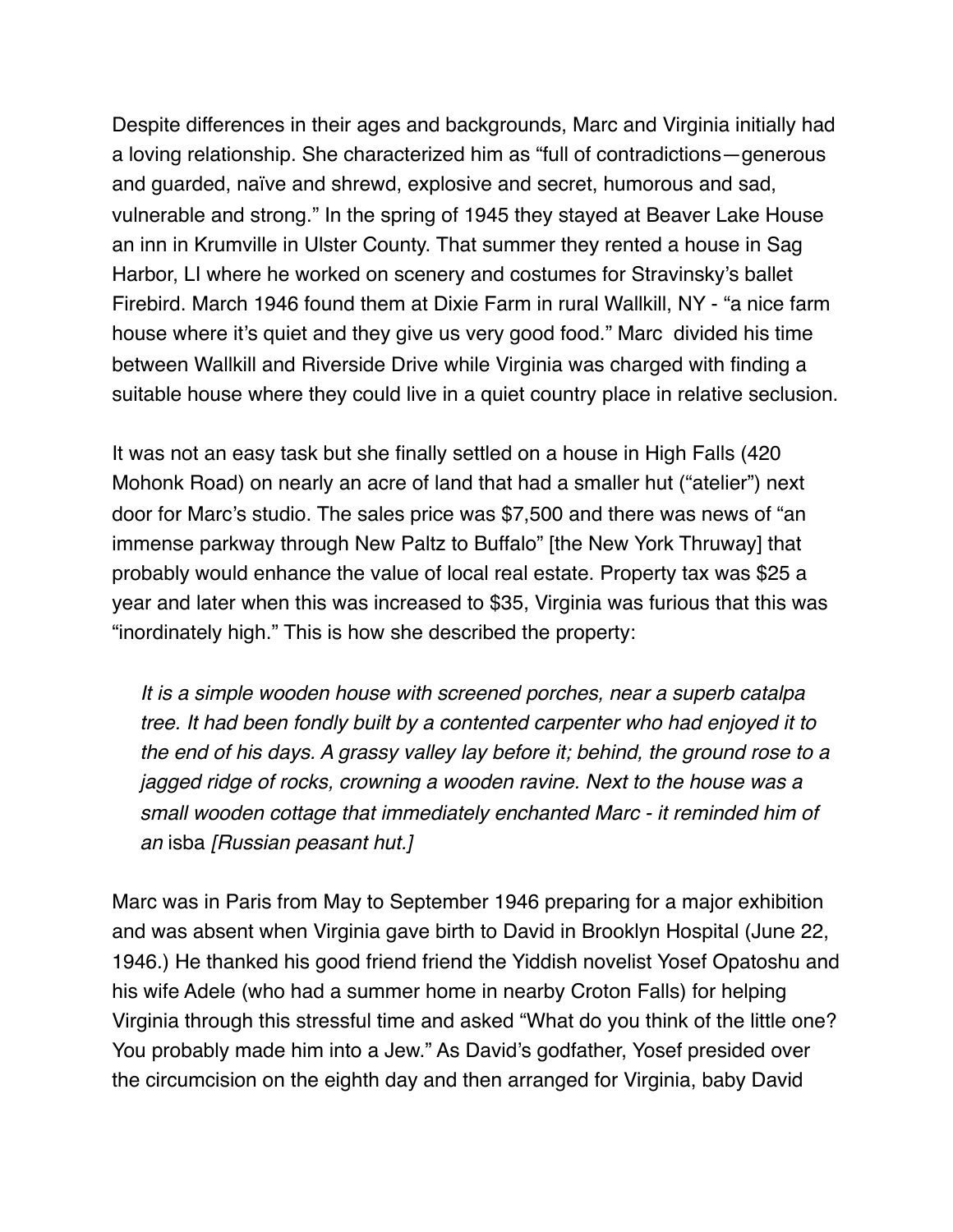and her young daughter Jean to travel to High Falls. Because her husband refused to divorce her, the baby's surname was his, McNeil.

Marc wrote to Virginia: "I am so happy for the two of us. You don't know yet how I love you….For me, you are my life. I can't live without you. Fate wanted me to meet you after dear Bella (whom you love too.)" Although his letters were full of concern for Virginia and the baby - Is she resting enough? what is the baby eating? - most of the content concerned himself. In one he wrote, "You know I don't feel "famous." I am still the same. I love solitude, the simple life…."

For the first two weeks after David's birth, Virginia was attended by her aunt, but when she had to leave, it was difficult to find suitable help in the Catskills. Virginia loved the flowers and mountain views, but water had to be caught in a cistern and an expensive well needed to be built. Marc hadn't left enough money so she had to borrow \$100 from the Opatoshus to buy used furniture and pay phone and electric bills and for laundry, gardeners and plumbing repairs.

When Marc finally returned from France two month's after David's birth, he was enthusiastic about the wooded landscape, "Here in our place it is now so beautiful, it isn't Jewish at all - berries, worms, chicken, wild grass - everything whispers to me: become an American, don't go." In time he became friendly with a group of devout Jews who took him to a nearby synagogue to celebrate Yom Kippur and, as Virginia later recalled, "When he heard the toot-toot of Mr. Goldwasser's traveling store, he would go down to the road to buy pencils, paper and colored crayons and have a chat in Yiddish with Mr. Goldwasser." She also recalled that "He could watch the cows from his studio window and the noise of our cocks and chickens created a familiar atmosphere…High Falls, with its simple people and its animals, was about as near to Marc's home in the suburbs of Vitebsk as any other place he had known since then."

In a letter to the Opatoshus, Marc wrote: "Though I don't know the language, you sense something that evokes emotions….the authenticity just sprang to our eyes." At other times he described how he admired the "dynamism in America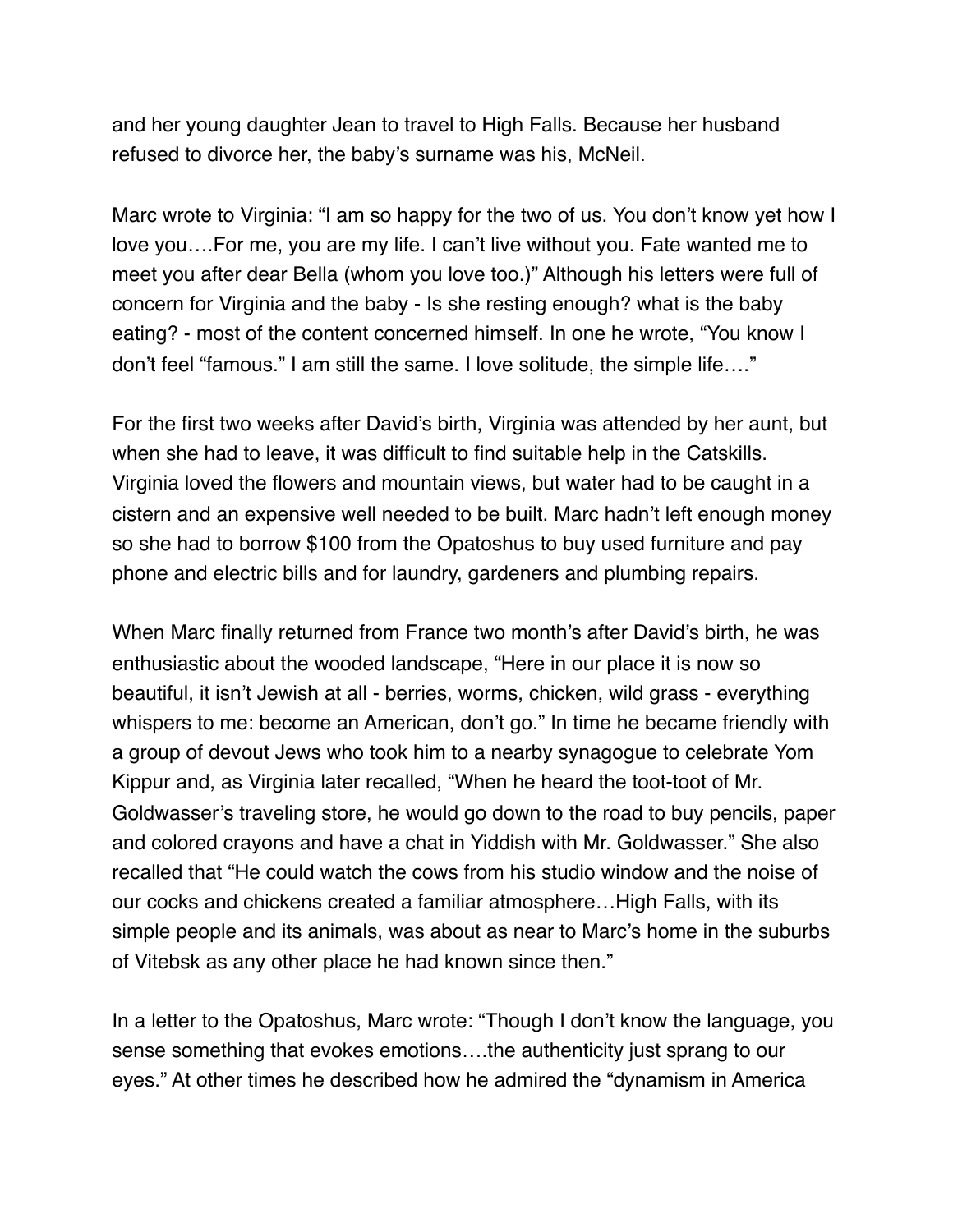even though it's primitive." Nevertheless, he was conflicted about whether or not to return to Europe. The Jewish world he knew was destroyed and he wondered where to go - France ("the land where people still create"), Canada, Palestine? Seemingly imagining himself as the eternal wandering Jew, his poem *My Land*  (written in Yiddish in Paris in June, 1946) begins -

*Only that land is mine That lies in my soul. As a native with no documents, I enter that land. It sees my sorrow and loneliness. Puts me to sleep And covers me with a fragrance - stone.*

*Gardens are blooming inside me, flowers I invented, My own streets, But there are no houses.*

*They have been destroyed since my childhood. Their inhabitants stray in my air, Seek a dwelling. They live in my soul.*

Three days before David was born, Marc wrote from Paris to Virginia, "I am very sure that as an artist I have to live here and in America too - not to cut ourselves off from America completely. In any case, I will live in America next autumn and winter and we'll see later. I already want to work in my little house with you beside me." But because of economic and political troubles in France, they remained in America. Again in late 1947, he contemplated liquidating everything and returning for good to France, perhaps somewhere on the Riviera. Ida had been promoting his celebrity abroad and her letters from Paris insisted that dealers were waiting impatiently to exhibit his work and if Chagall delayed returning he was liable to lose his standing.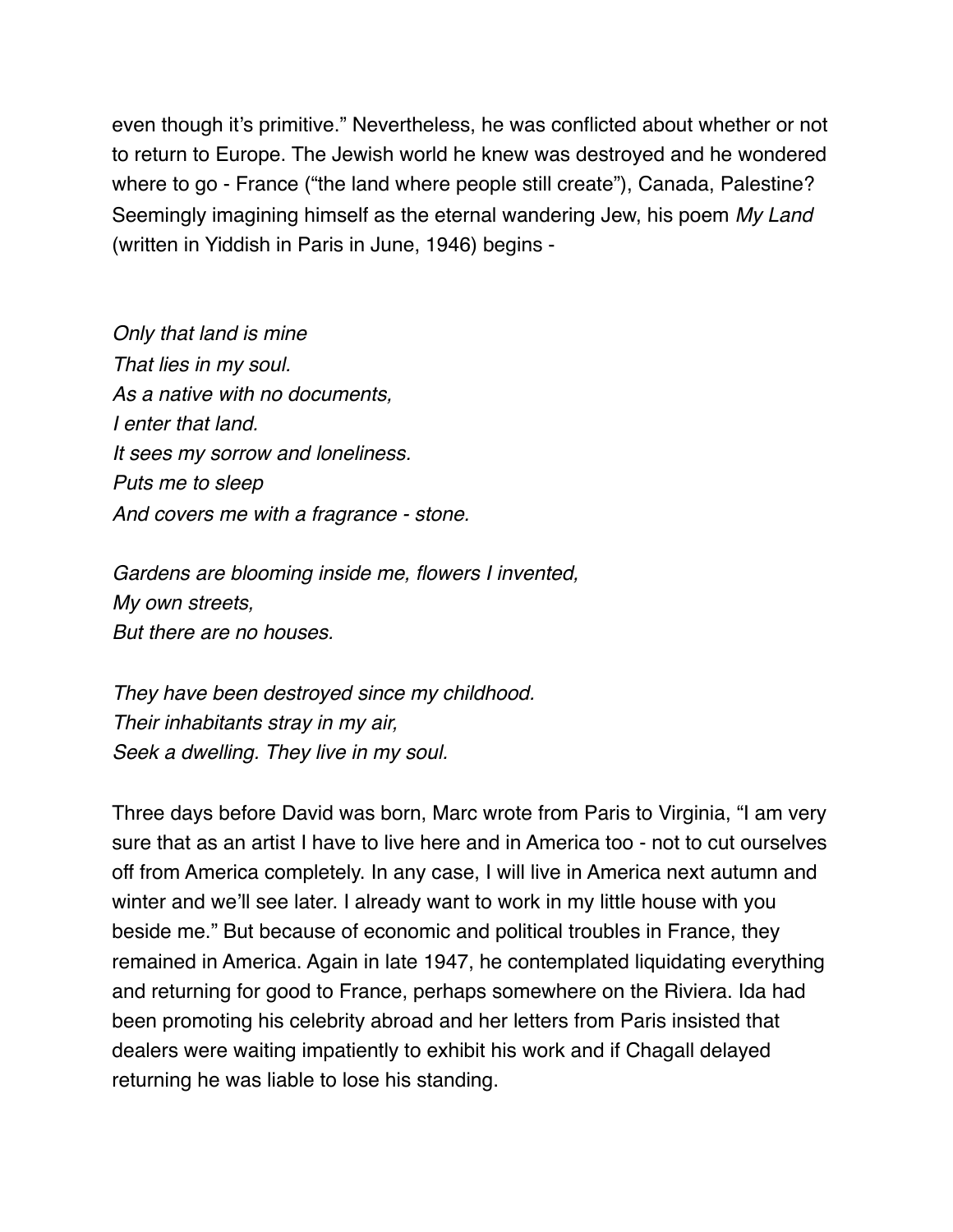In May 1948 a visit to High Falls by a Belgian photographer, Charles Leirens, presaged troubles to come. As described by Virginia in a letter to Adele Opatoshu, "We had a friend to stay for 3 days. Everything is so beautiful here, the smell is exquisite. Our friend took over 75 photos of all of us with his very special cameras." The photos (see attached) included one of Marc feeding a cow, another with his young son and an idyllic shot of the three of them amidst floral blooms.

In October 1947 Marc was off again, this time to arrange a 40 year retrospective to be held first in Paris, then Amsterdam and London. France was beautiful, the air was "good" although food, coal and other necessities were scarce. Back in High Falls he delayed returning for the Venice Biennial and while Virginia did almost all the work, he wrote to Yosef Opatoshu, "I am toiling on the packages together with the thin, young Virg [Virginia] who must also taste a bit of what it means to be a Jew with a sack on your back." Before they departed, he visited Bella's grave in Westchester and they finally set sail on August 17, 1948. This marked the end of any sustained residence in America.

In subsequent letters Marc recalled fondly how he'd been independent and "wildly free" in High Falls and when he bought a villa in Vence in early 1950 he wrote, "This is a gentile city and in these nasty, murderous times, I am longing for Jews, so the only thing left for me to do is to take the Bible in hand, or paint a biblical image for myself, to calm myself." During the next few years, he couldn't decide whether or not to sell the property in High Falls but feared burning bridges altogether - after all, he needed a lifeline in case they had to flee Europe again.

Charles Leirens, the photographer "friend" who had visited them in High Falls in 1947 turned up again in late 1951 and when Virginia's husband finally granted her a divorce, instead of marrying Marc as he expected she would, she left with the 62 year old Belgian with whom she'd begun a torrid affair. Marc reacted violently but "the tall one" was determined to leave after seven years together. Taking their son David and her daughter Jean she married Leirens who was only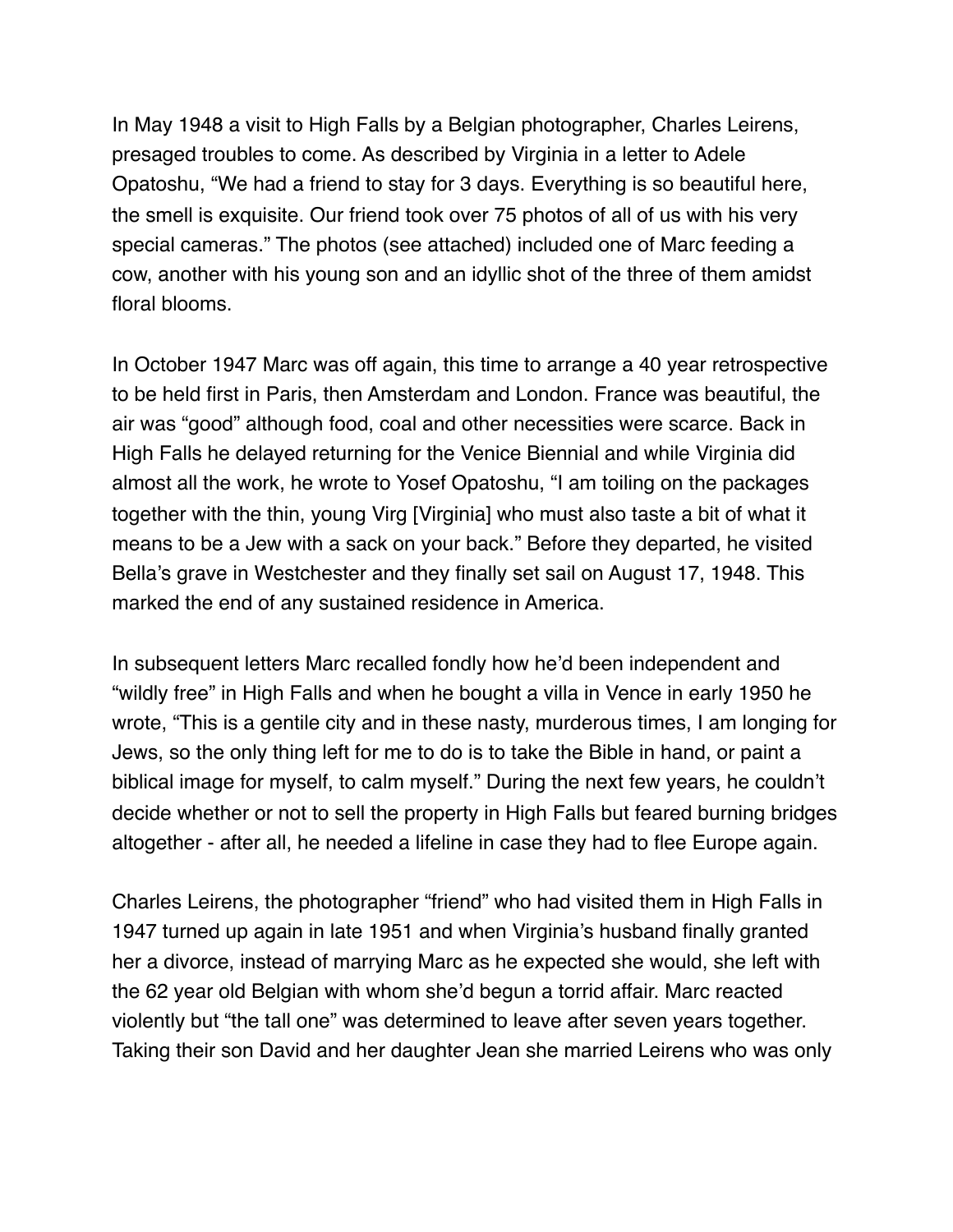a year younger than Marc and had a heart condition. In a letter to friends Virginia justified her behavior:

 *I am still fond of him* [Marc]*, as fond as ever, and deeply attached to Chagall the artist but his life is no longer his, he is caught up and carried away by an immense machine which is his fame and he likes it. Gone are those rare moments when we could get away from money talk, "prestige," publicity and art extras, when Mark just worked like the devil in some quiet place and had no thought for the money value of his paintings. Those were blissfully happy moments and we loved each other then. But at other times he treated me very much as a favorite piece of furniture, I was useful and a little bit ornamental too, but I hadn't any soul. I was there to fetch and carry, administer to his needs and help the "machine" to turn round smoothly. I wouldn't have minded so much if the high powered mechanism hadn't interfered with his work. Alas! He was receiving orders for certain types of productions which would fetch high prices. Instead of being his own savage self and painting the wild and beautiful things he is capable of, he consciously turned his hand to certain works which he was encouraged to make and convinced himself that it was what he wanted to do. His greatest desire was to paint from nature. This was firmly and severely discouraged…..The fame machine turns around inexorably and everybody gets richer and more heartless.* (Sept. 21, 1952)

Marc wrote about Virginia:

 *She didn't have in herself even 1/10 of the genius of Bella, and in general of our Jewish wives of artists, who stand by their posts, holy and devoted…This is my tragedy and my mistake…And now, dark life has opened for me a grave more bitter than Bella's grave, because with her [Bella] death I lamented naturally and our love stayed whole for eternity.*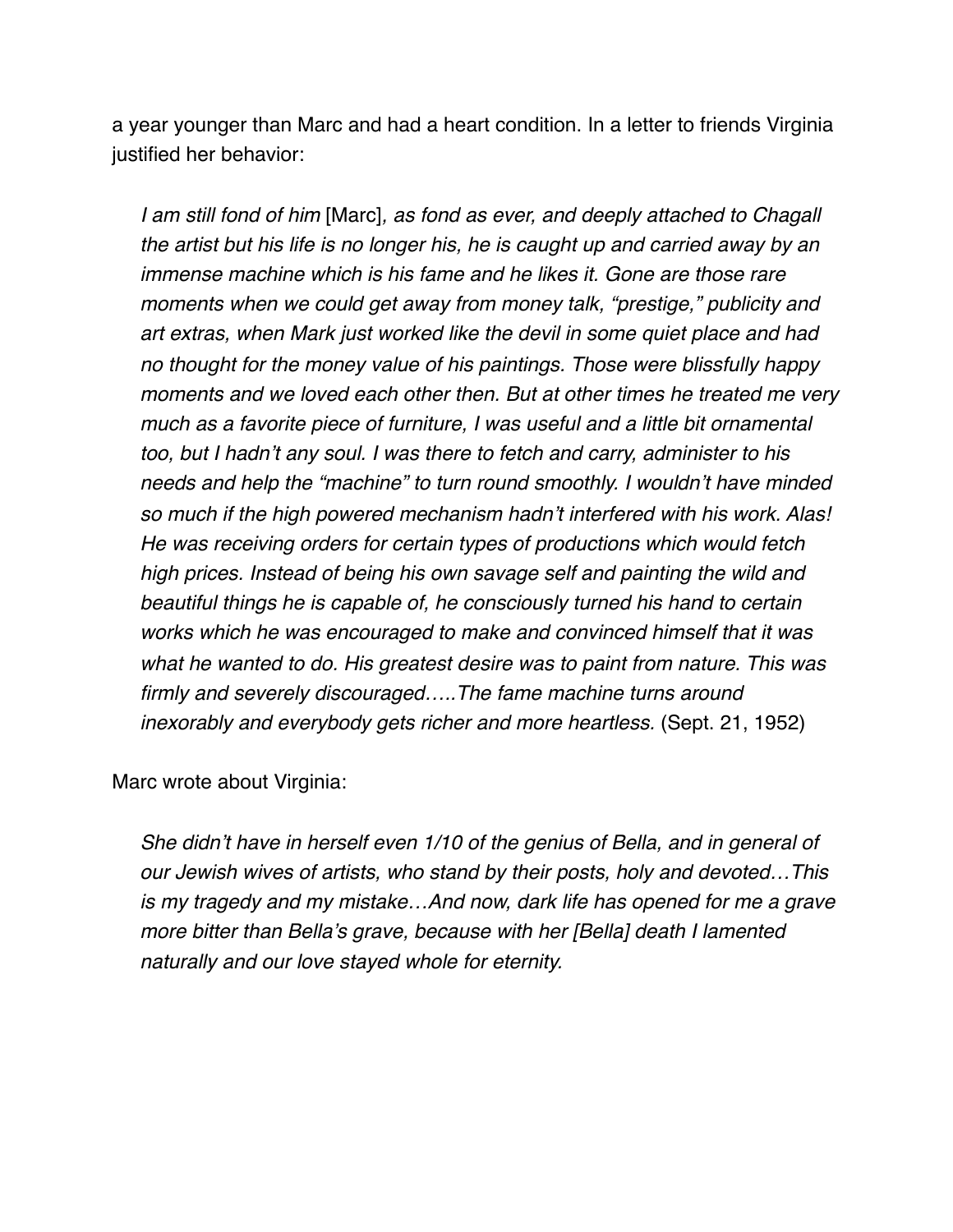### **VAVA**

Alone again, Marc was devastated and depressed and Ida, with marital problems of her own, felt she couldn't leave him alone. This time she found a Jewish housekeeper Valentina Brodsky (1905-1993) who arrived in Vence on the same day that Virginia left. Ida wrote, "It is a temporary solution…but I wanted to gain time." However, she was mistaken - it was not temporary. Three months later the housekeeper, known to all as Vava, in effect became Chagall's third wife - or surrogate mother. Although Virginia, the second, was his common-law wife, Marc considered her to be his wife in every respect - until she left him for the Belgian photographer.

Vava had a rather mysterious background but when hired by Ida she was down on her luck and cleverly insisted that if she was to stay with him, they would have to be formally married. Although Marc was 65 and she 47, their marriage provided a welcome sense of home and security. Vava always traveled with him, took care of business and was overprotective to a fault, limiting access to friends and even family. Many people described her as being greedy; indeed she later would divorce and then remarry Marc in order to have his will rewritten, in the process cutting out Ida whom she claimed didn't need her father's money.

Marc wrote that although she'd been hired "to rescue me from sadness," that sometimes he felt "imprisoned." In a letter to a friend in Tel Aviv: "I was forced to get married to another one so that I wouldn't go berserk alone in the huge house, and still be able to work a little." On the day of their wedding he wrote to Yosef Opatoshu, ""It seems that she is happy and I have a nice friend for life. Though only God knows how my life is twisted, and it seems, tortured, and when you imagine, through such a false human being [Virginia] without any soul and a pity for little Dovid." Two weeks later in another letter to the Opatshus he explained further but again couldn't mention Virginia's name:

 *There must be an end to my life with the English woman….She wanted it with her inexplicable craziness. She was in a big hurry to marry the Goy. And now you see, the Jewish woman who came the same day, April 16, to rescue me*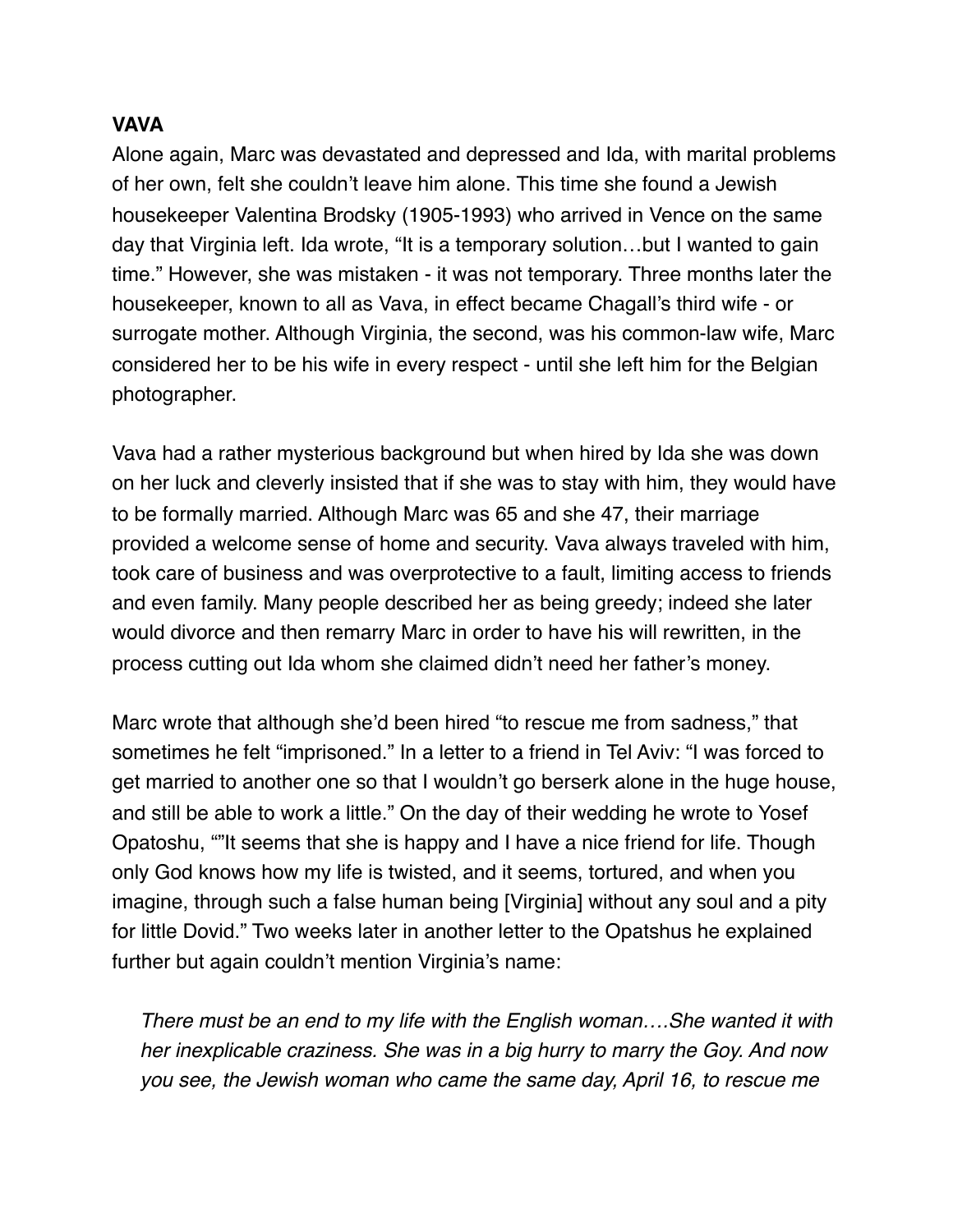*from the sadness alone in the house, became my wife on July 12. That's it. I hope that somehow the other one will gradually let me have David, though it seems that, formally, he cannot be adopted…For me she is dead. Sometimes I'd like to pity her. But she didn't have pity for me. Or for her children.* (July 23, 1952)

Before Rosh Hashanah in 1955 Marc confessed to a friend in New York, "I miss the Jews, and indeed, the American Jews where I lived almost ten years ago. Please give my greetings to those who love me or believe in me, except for the bad ones [among the Jews.]…." Although living in France, selling the country house in High Falls was much on Marc's mind. He vacillated between renting or selling and said that he only wished to recoup the original cost - \$7,500 plus \$1,500 for repairs. In fact, sale of the High Falls property wasn't completed until 1953 but the idyllic High Falls period had ended in 1948.

It was the height of McCarthyism and the FBI considered him to be a Communist because of past associations with organizations perceived to be Communistfronts. Chagall was unable to get his re-entry visa renewed in 1951 and 1952. After prolonged diplomatic negotiations he was permitted to attend an event in Chicago in 1958 and between 1960 and 1974, he was able to return to the United States briefly on at least five more occasions. In 1964 Marc came to New York City for the dedication ceremony for his Peace window at the United Nations headquarters, in 1966 for the nine stained glass windows that he made for the Rockefeller's Union Church in Pocantico Hills and in 1967 for his murals in the foyer of the Metropolitan Opera. Each visit was surveilled by the Immigration & Naturalization Service which twice granted waivers for specific events but refused to allow an unrestricted visa. Vava always travelled with him but except for these brief visits there were no more prolonged idyls in rural America. As he aged and became feeble, travel became increasingly difficult.

When Marc Chagall, age 98, died at his home in Saint Paul-de Vence, he was buried in the Christian church's cemetery in the mayor's family plot where a large cross loomed above the grave (later removed.). He had expressed a wish for the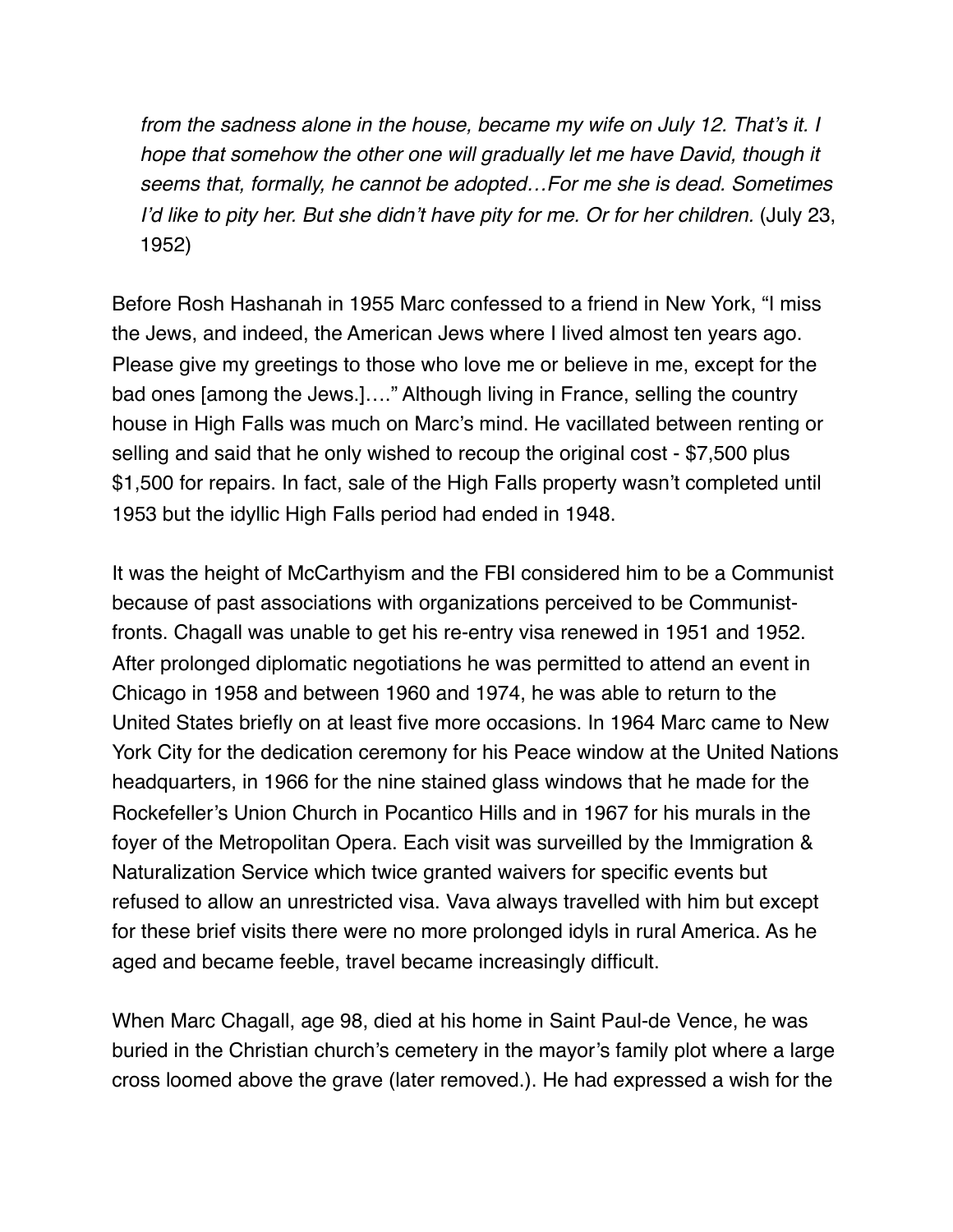simplest form of burial without religious rites but an anonymous Yiddish journalist from Paris asked for permission to say Kaddish. Vava refused but her son Piet insisted. Apparently Vava had secretly converted to Christianity and when she died, Dec. 24, 1993, she was buried next to her husband. Ironically this secular Jew who had always craved proximity to others like him would lie forever among gentiles. And there was one final irony: Marc Chagall was buried on April Fool's Day - April 1, 1985.

Michael Nevins, August, 2018, mnevmd@att.net

## **SOURCES**

Harshav, Benjamin: *Marc Chagall and His Times. A Documentary Narrative.* Stanford University Press, 2004.

Wullschlager, Jackie: *Chagall. A Biography*. Alfred A. Knopf, NY, 2008

Haggard, Virginia: *My Life With Chagall. Seven Years of Plenty,* Robert Hale, Ltd. 1987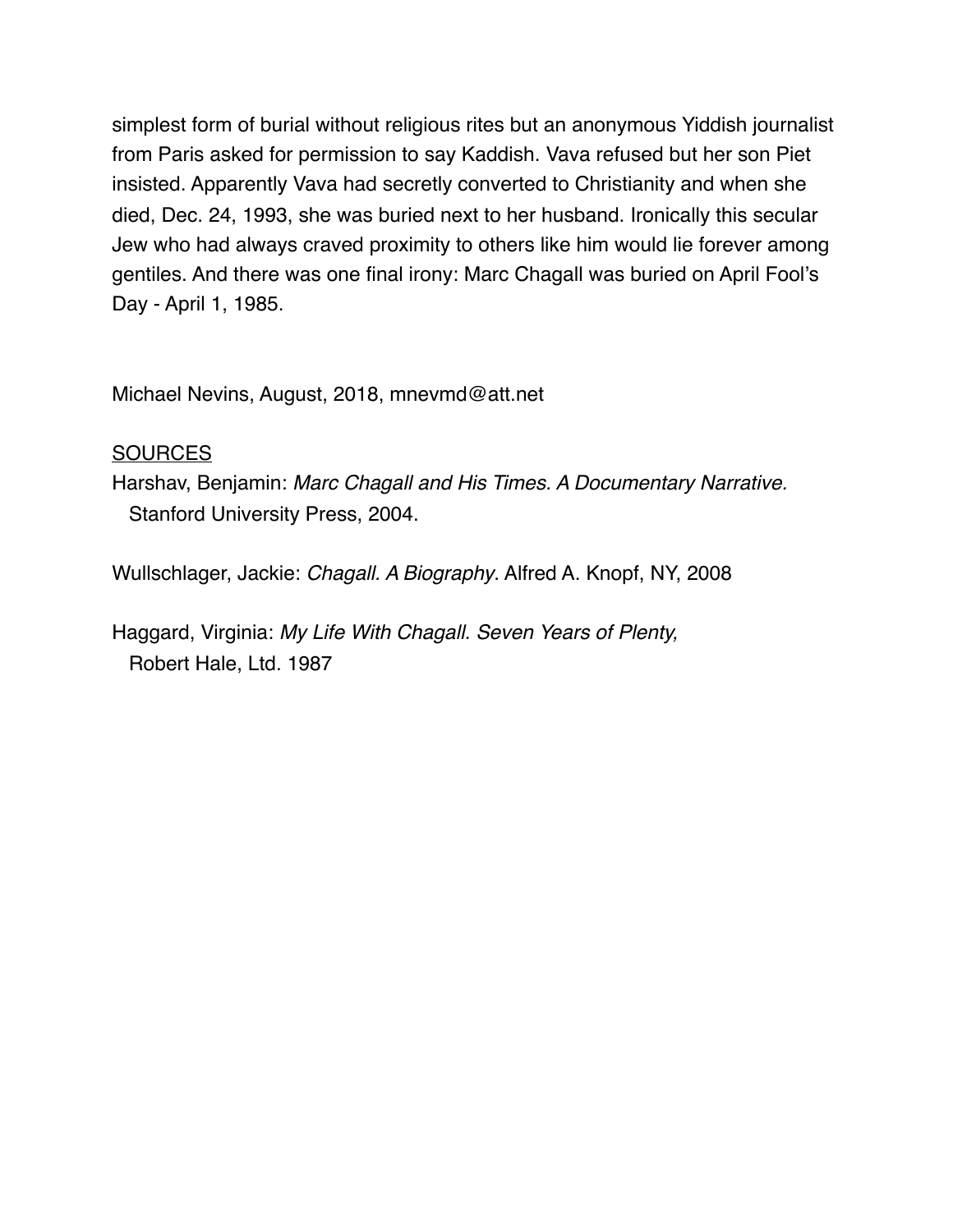

Bella's book published posthumously with Marc's illustrations.

 Yes, there are cows in America. Marc with David in High Falls.

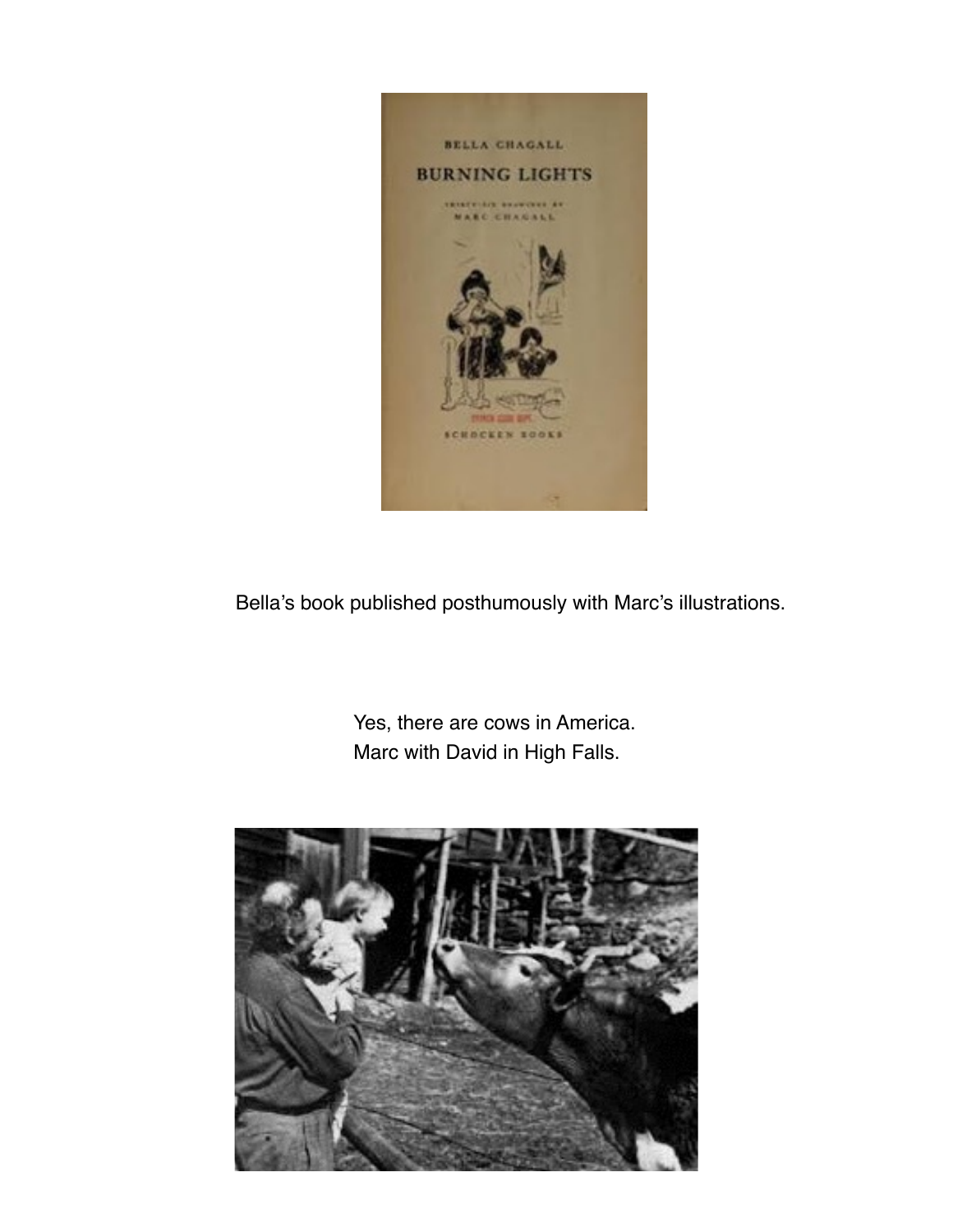

Marc and Virginia



Painting in High Falls